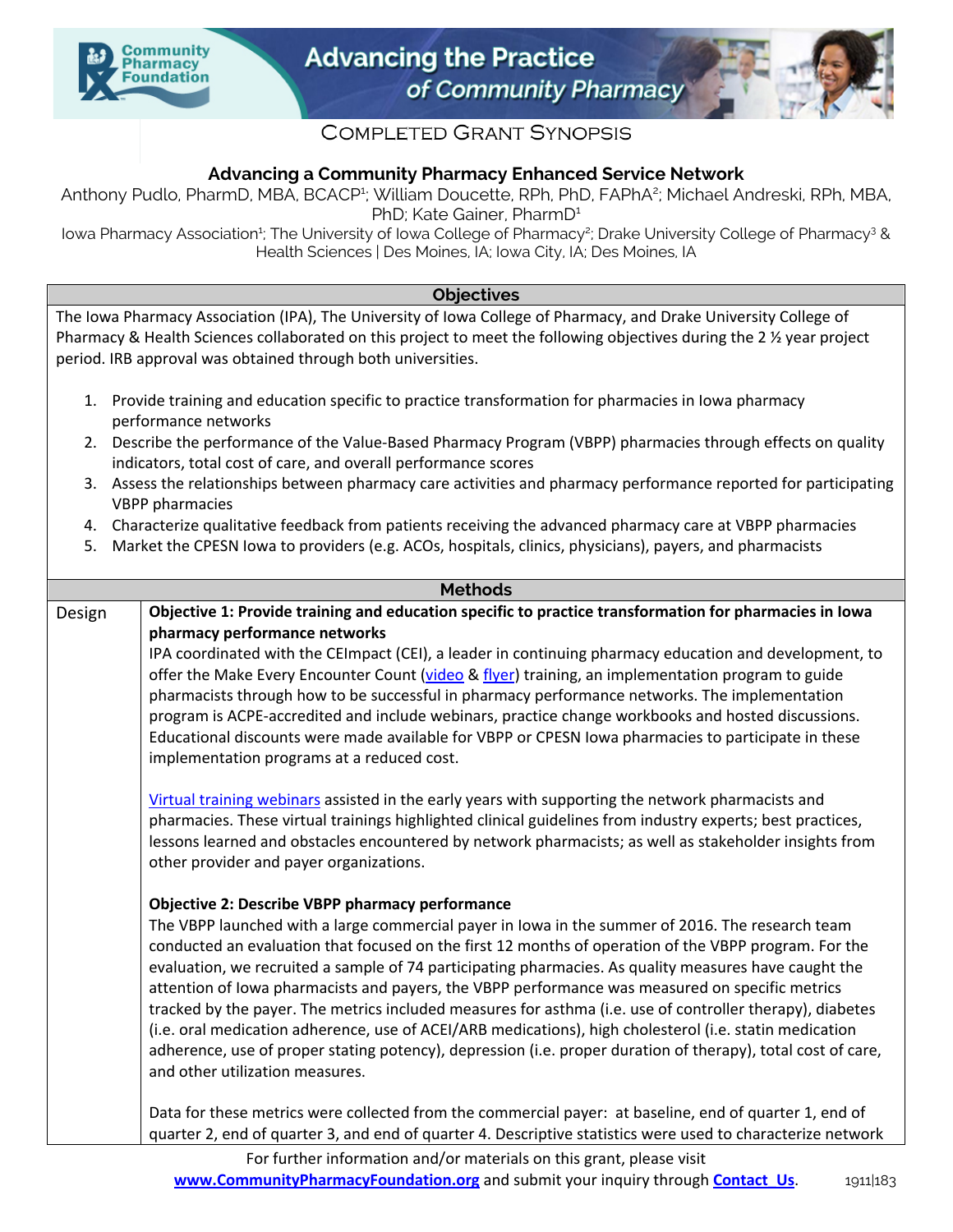performance on each measure over time. For each metric the percent of pharmacies that improved from the first time period to the last was calculated. The mean and median performance for the group during the first period and the last period was calculated.

## **Objective 3: Assess links between VBPP pharmacy care activities and performance**

During the study period, the participating pharmacies reported their care activities performed for their patient panel. Reported activities included but were not limited to: enhanced dispensing, resolving drugrelated problems, patient counselling/education, communication with a provider, tagging patients for targeted care, comprehensive medication review, medication reconciliation, disease state management, and adherence management.

Data were collected for these variables in three ways: 1) on-line surveys and 2) monthly reports of these activities 3) staff interviews. A baseline survey was administered to collect information about pharmacy plans for changes in care, current services offered, and capacity to provide the services expected for the patients in the VBPP. The Systems Engineering Initiative for Patient Safety (SEIPS) model was used to organize the assessment of pharmacy service capacity in the survey. The SEIPS model states that a pharmacy's work system is comprised of people, tasks, tools & technology, organization, and environment.

A post survey asked about performance of activities, changes made in the practice, challenges faced in providing advanced care to patients in the VBPP, and ways pharmacies were able to overcome obstacles. The items for this survey were developed from the transcripts of personal interviews with pharmacists at 11 participating pharmacies. Hard copy surveys along with stamped return envelopes were mailed to the pharmacist-in-charge (PIC) at each of the participating pharmacies.

The monthly activity reports were collected using either on-line submission or paper forms submitted by each participating pharmacy. For each activity, the pharmacist reported the time spent and/or number of episodes for each activity during the past month. Longitudinal data analyses was planned to assess the correlation between pharmacy practice activities and performance measures over time.

## **Objective 4: Characterize qualitative feedback from patients receiving care from a VBPP pharmacy**

Personal interviews were conducted via telephone with a sample of up 25 patients from 6 participating pharmacies to gauge patient experience in receiving care at a sample of VBPP pharmacies. The participating pharmacies were asked to identify at least 10 patients who have received care. Interested patients contacted a research team member to schedule an interview. Each telephone interview was digitally audiotaped and then transcribed verbatim. A thematic analysis was conducted on each of the interview transcripts, using a service quality model to frame themes raised by the patients were identified.

## **Objective 5: Market CPESN Iowa to health care providers, payers and pharmacists**

To be successful CPESN Iowa required marketing to health providers and to payers. To support such marketing activities, promotional materials were developed for a provider-related audience and for a payer audience. These materials described the minimum required enhanced services for CPESN Iowa pharmacies (medication reconciliation, clinical medication synchronization, adherence packaging, immunizations, and a 10-step complete medication review with chronic care management). Marketing to providers described these services the network pharmacies provide and highlighted how the providers and their patients can benefit from the CPESN Iowa's activities. For payers, messaging addressed how the pharmacy network can provide care that raises quality while limiting or reduces total cost of care.

#### **Results**

• **Objective 1:** Formal evaluations were collected from CEImpact after the Make Every Encounter Count training. These evaluations have been used to further enhance the training for future attendees. Within the most recent

> For further information and/or materials on this grant, please visit **[www.CommunityPharmacyFoundation.org](http://www.CommunityPharmacyFoundation.org)** and submit your inquiry through **Contact Us.** 1911|183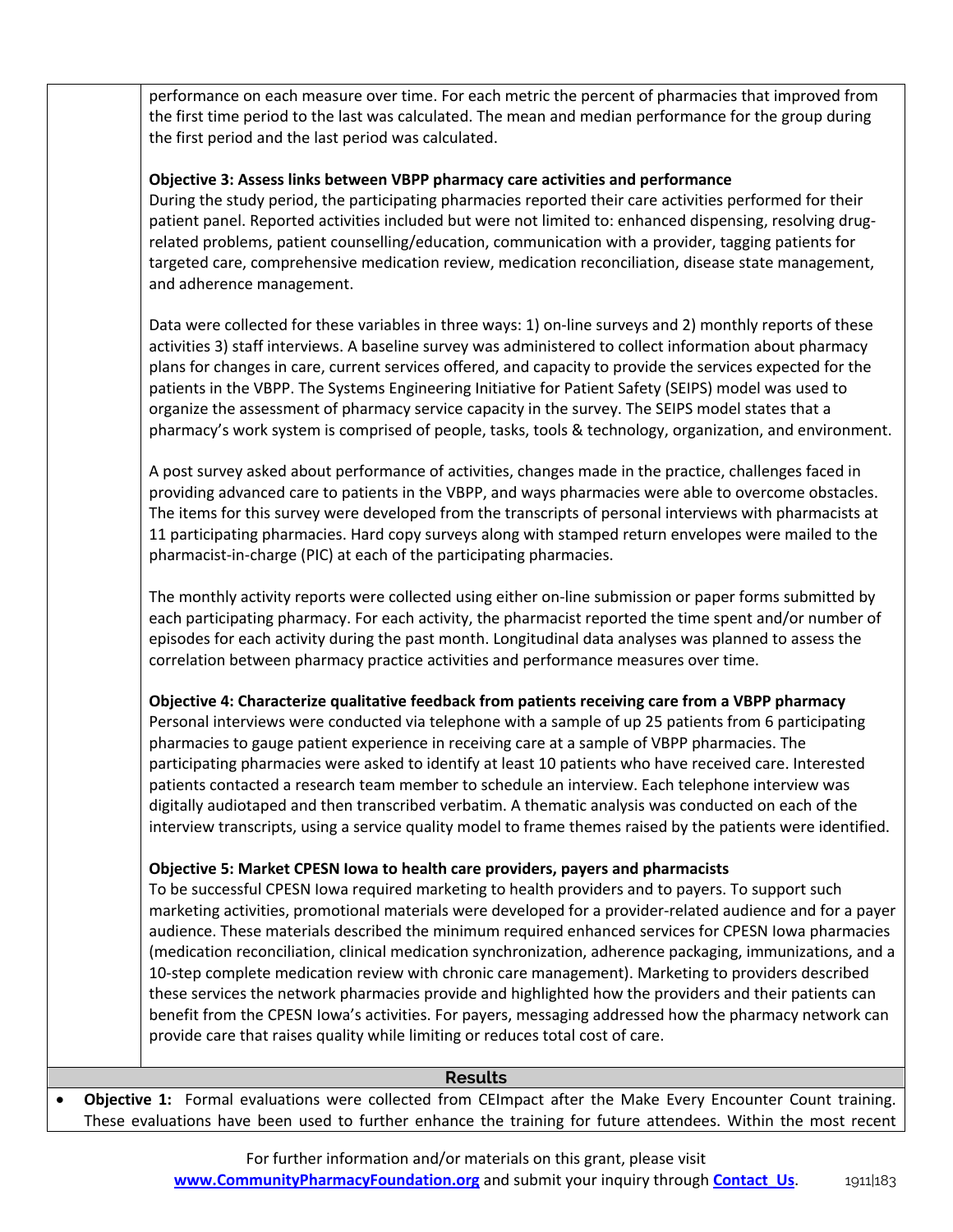cohort that completed the training, the pharmacists and pharmacy technician attendees rated the course as 'excellent' or 'satisfactory' in every evaluation collected. The evaluations did provide insight to improve the organization of presented materials concepts as well as new mechanisms for further engagement of all attendees.

- **Objective 2:** Throughout the intervention period, the research team was able to compile pharmacy performance and summarize the median measures for VBPP pharmacies from the first and through the fifth performance periods. In summary, most performance metrics improved for the majority of pharmacies in the VBPP throughout the performance periods. The performance metrics that improved for the highest amount of pharmacies, included:
	- $\circ$  CVD: Statin Intensity: Moderate (69.9% of VBPP improved this metric during the period)
	- o Diabetes: BP Control (63.5%)
	- o CVD: Statin Adherence (62.2%)

The performance metrics that improved for the least amount of pharmacies, included:

- o Depression: Outcomes (8.3% of VBPP improved this metric during the period)
- o Depression: PHQ-9 Completion (16.7%)
- o Asthma: Medication Ratio (23.9%)
- **Objective 3:** Baseline survey results and currently collected follow-up survey results were compiled and conducting additional analysis for publication.

At the conclusion of the study period, pharmacies reported 6 activities were, on average, done "often" by the pharmacies responding to the survey. These were:

- $\circ$  Obtain a list of patients to target from corporate analyses of Wellmark dashboard data
- o A staff member examines our pharmacy's performance on Wellmark's dashboard monthly
- $\circ$  Counsel Wellmark patients to take their medications as directed to try to improve total cost of care
- $\circ$  Monitor medication adherence for Wellmark patients, and intervene if non-adherent
- o Obtain Wellmark patient lab data directly from providers
- $\circ$  Have difficulty targeting patients with depression reflected in Wellmark metrics

These activities were primarily focused on medication adherence and monitoring of performance of patient identified as Wellmark patients. It was also often found to be difficult to identify patient with depression, which was also reflected as perhaps one of the greatest challenges mentioned in the area of the survey where pharmacist could list their greatest challenges in the program.

In addition, 4 activities were noted as not done or rarely done. These included:

- o Call a Wellmark patient starting a new anti-depressant 2-4 weeks after initial dispensing
- o Pharmacy technicians' triage Wellmark patients for attention by a pharmacist
- $\circ$  Are informed about hospital discharges of your Wellmark patients at the time of discharge
- o Utilize a central fill service

These activities again reflected the difficulty in identifying and intervening for patient with depression, and on the difficulty of coordination of care and in using alternative processes to make pharmacist time available for patient care.

Pharmacies set services to improve adherence and working with patients with diabetes patients as high priority activities. As reflected in the comments about the barriers and in comments about changes that pharmacies would suggest in the program, services focusing on depression were given a much lower priority. Considering the metrics around total cost of care, services focusing on this activity were ranked between low and medium priority, on average.

Pharmacies responded that their ability to have time to provide patient care, on average, was "good" although there was a fairly large amount of variation in those responses with about 40% of pharmacies responding that their available time to provide patient care was "fair" or "poor". Time and staffing concerns were also frequently mentioned as the greatest barriers to success in the program.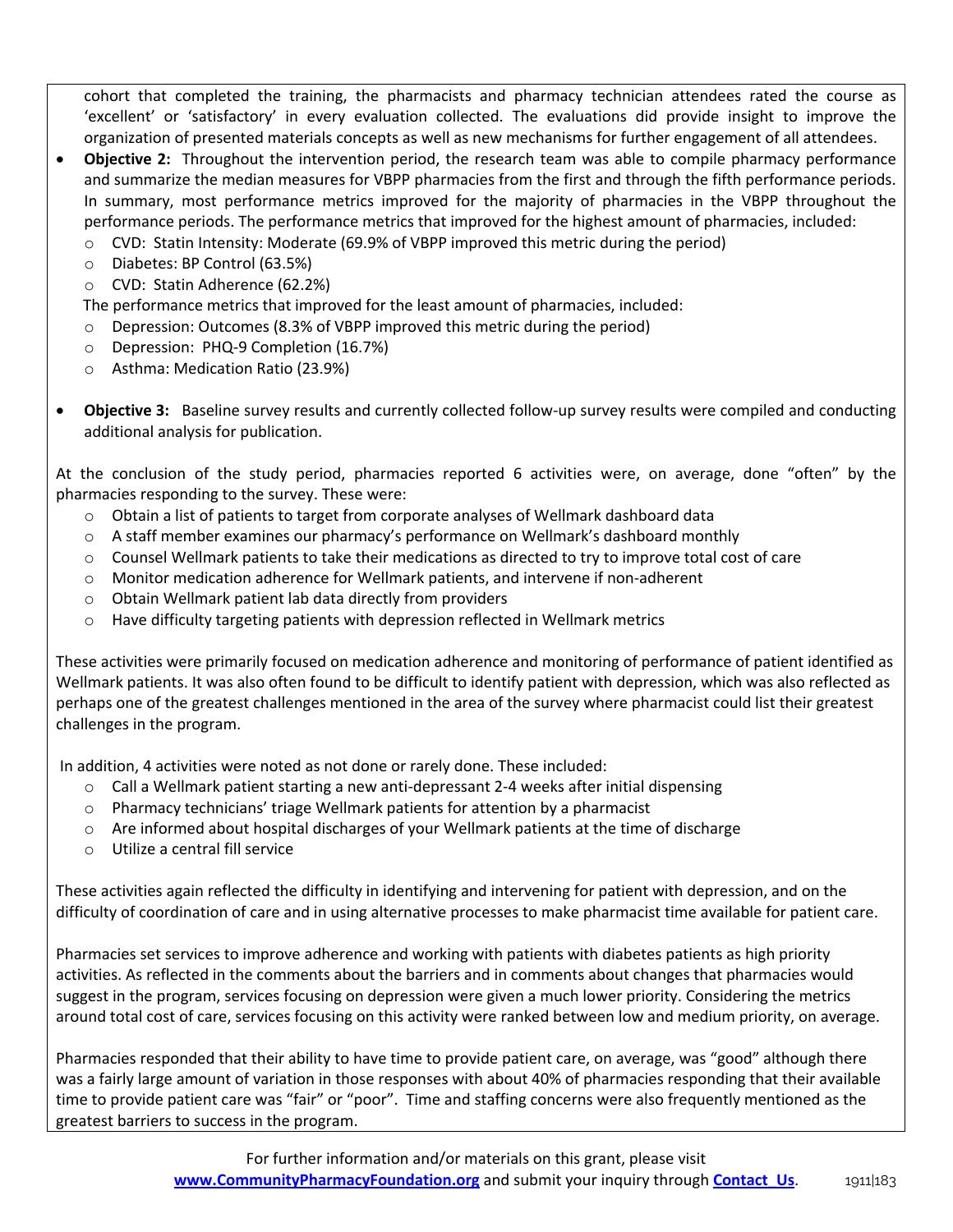When asked about their perception of pharmacy's success in the Wellmark Value-Based Pharmacy Program over the past six months, pharmacies responded with an average rating of 57.41 on a scale of 0-100 with 0 being no success and 100 being highest possible success. In addition to the previously mentioned challenges of time and staffing, the lack of perceived cooperation from both prescribers and patients also was mentioned frequently, which may be the basis for this perceived level of performance.

When asked "What changes would you suggest to support improved performance or sustainability of your participating in the VBPP?", the most frequent responses were to either remove the metrics for depression or to improve the ability for collaborative identification of patients with depression. Pharmacies also frequently expressed a desire for greater Wellmark communication and promotion of the program to prescribers and patients.

- **Objective 4:** Interviews were completed by 25 patients. Most of them were female and the average age was 59. More than half of the patients were taking at least five medications for chronic conditions. A majority of the patients received medication synchronization and immunization. A total of 13 themes across the service quality dimensions were identified. Patients thought their pharmacists were reliable, responsive, knowledgeable and trustworthy when they provided services. Pharmacy services were accessible and perceived as high quality. Privacy was not a big concern for most patients. Patients had a somewhat limited view regarding how pharmacists helped them maintain health. The results of this objective were published in *INNOVATIONS 2019,10(2).*
- **Objective 5:** The developed marketing materials and presentations were utilized in numerous meetings with instate payers, primarily Medicaid MCOs and enhanced MTM-participating Medicare Part D plans.

#### **Conclusion**

Pharmacies utilized a variety of options to succeed in improving the metrics determined within the VBPP. To approach PDCs, over half of the pharmacies used MedSync, which allowed them to communicate more with their patients, while freeing pharmacist time to do more clinical services. Two pharmacies struggled with applying MedSync electronically, mainly because of lack of training on how to use MedSync electronically along with staff shortage and workload. Other pharmacies used auto refill to increase patient's PDC, though this method typically lacks pharmacist-patient communication that may trigger a useful conversation. Most of the pharmacies utilized adherence packaging as an added service to support their patients' adherence. Given the variety of reasons for patients being non-adherent, it makes sense to have multiple approaches in place to help them take their medications as directed.

The results show that pharmacies were more comfortable with cardiovascular and diabetes metrics in comparison to others. Perhaps this is due to these conditions being targeted for over a decade through Medicare Part D Star Rating measures. Most pharmacies were measuring blood pressure in their pharmacies, though some also worked to obtain it from the clinics. For cardiovascular metrics, all pharmacists were willing to recommend a change in patient's medications, based on the guidelines that they are using, the 10-year risk calculation or the Wellmark dashboard. Although they sometimes faced resistance from both physicians and patients, it did not stop them from communicating their intervention. A few pharmacies utilized the approach of involving patients in the intervention before communicating a recommendation to the physician, to create patient awareness of a suggested change in therapy. However, one pharmacy communicated the recommendations to patients only, so they could discuss it in their next provider visit. A concern with this approach is a patient not recalling the information correctly or with not being comfortable asking the provider about a change.

For diabetes metrics, all pharmacies were comfortable collecting HbA1c for their patients, despite the challenges they face from mixed cooperation by physicians. One pharmacy relied on their interns do the data collection and communicating with patients, instead of the pharmacists regularly monitoring their patients. While this approach can be efficient, it does little to support the development of pharmacist-patient relationships, which can be key in engaging patients in their health. Most of the pharmacists talked with local providers about why they wanted the HbA1c levels. Provider responses were variable, with some supportive and others not so. In cases where physicians were not

> For further information and/or materials on this grant, please visit **[www.CommunityPharmacyFoundation.org](http://www.CommunityPharmacyFoundation.org)** and submit your inquiry through **Contact Us.** 1911|183